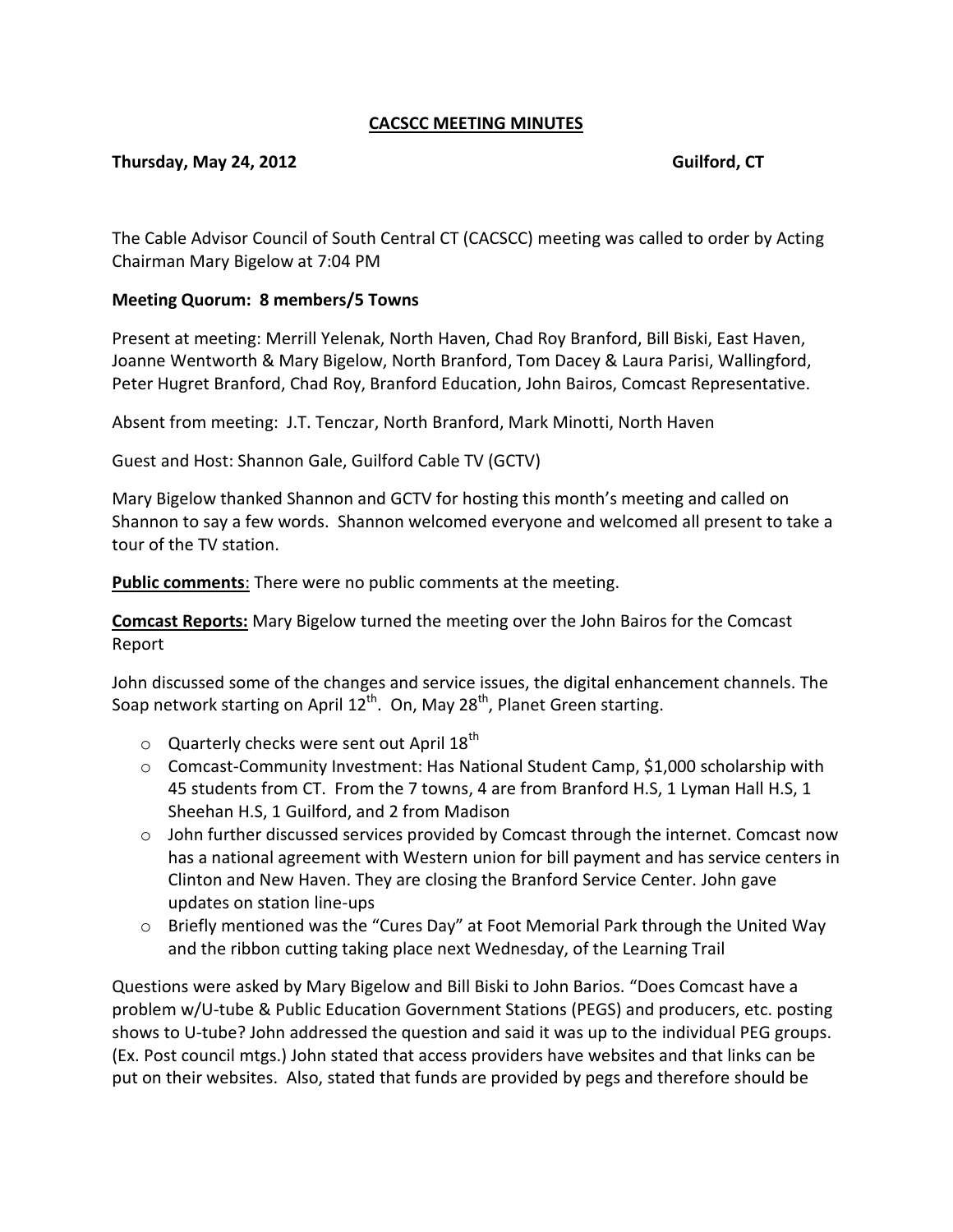aired on access channel first and then can technically be aired anywhere. (Ex. Individual produces can post anywhere) so becomes TV vs. Open internet.

Chad Roy asked if the billing problem and large bill was resolved in Branford. John stated that parties involved came to agreement.

John Bairos noted he had not received North Branford's PURA Report.

**Minutes:** Mary thanked John for his report and went on to review the minutes from last month's meeting. The minutes were reviewed and motion was made by Tom Dacey to approve the minutes and was seconded by Chad Roy and accepted.

**Treasurer Report:** Mary then turned the meeting over to Tom Dacey to give the treasurer report which should have been the April 2012 report.

- The Debit Card was obtained and website monthly fees are now being paid directly from debit card.
- Tom received a check from Branford for last year's insurance fee and was deposited.
- The AXIS PRO Media Liability bill was received and the insurance cost was \$3,500, which equals a cost of \$585 per Public, Education, Government (PEG)
- Tom sent all Peg's their invoices for their insurance coverage
- Checking account balance is \$1,153.16
- CD account balance is \$14,626.94
- Total balance is \$15,780.10
- Two Checks were received from this year, Branford and Madison
- Annual Reports to The Public Utilities Regulatory Association (PURA) were submitted electronically with the exception of the February 2012 missing meeting minutes.

Tom submitted a copy of the detailed treasurer report to be attached to the meeting minutes.

Motion was made by Peter Hugret to accept the report and was seconded by Chad Roy and accepted.

# **Chairman's Report:**

Update on Progress

 Wallingford has opted out of the insurance. Annual PURA reports received by CACSCC Are North Haven, East Haven and North Branford.

Correspondence

 Mary stated that she needs reappointment letter from Chief Elected Official for each representative whose term is up this June.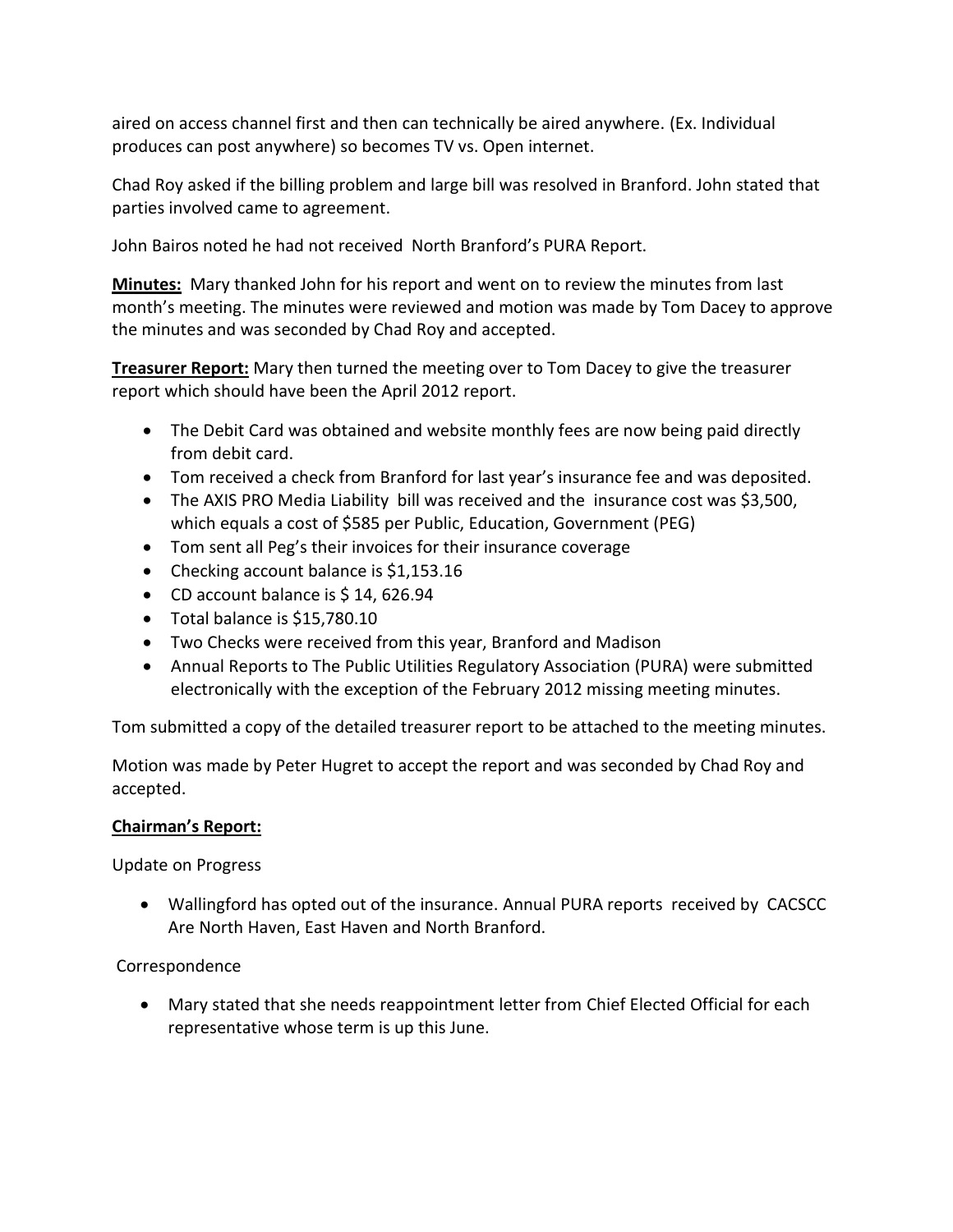#### **Old Business:**

- Speakers for meetings- Merrill discussed getting speakers for the annual meeting and other meetings. One option discussed was getting a representative from PURA and from different PEGS to speak when they host a meeting. Ex: Walter Mann. Tom said he would reach out to PURA
- Brochures/PSA CACSCC information- The topic of what information should be in the brochures and PSA's. It was agreed upon the Who, What, Why's should go into the brochure so people have a clear understanding of what CACSCC is all about and the history. It was recommended to get someone with the history and information to give input. Two suggestions were given, Abbey White from Madison and Walter Mann from North Haven. Mary said she would talk to Abbey and Merrill will talk to Walter Mann.
- Logo for stationary Tom D. submitted the logo designed by John Gingras to be used for the official logo on Letterhead etc. The size was questioned with the suitability for use and was suggested by Peter Hugret to make the logo a watermark on the letterhead and also suggested that the names and representatives from towns be listed on the left side of letterhead. Peter offered to make the logo into a watermark and email a sample of the letterhead to members for review.

## **New Business:**

- Nomination Committee- Merrill Yelenak will chair the committee and Bill Biski and Joanne Wentworth will serve on the committee. It was also stated by Merrill that per the bylaws 3 or more members need to serve on the Nomination Committee and that the slate needed to be submitted 30 days prior to meeting. This brought up Mark Minotti and his position for re-election as Chairman. Also on slate would be the reelection of Mary Bigelow as Vice Chairman and Tom Dacey as Treasurer.
- Annual Meeting The Annual Meeting will be held on Thursday, June 28<sup>th</sup> at Branford TV at 7:00pm. Tom D. will be asking Public Utility Regulatory Authority (PURA) to have a guest speaker for the meeting to discuss who PURA is and why they exist etc. If they cannot, Tom will ask Walter Mann.
- Members Term renewals

Chad Roy- will get his two letters

Mark Minotti - term is up, needs letters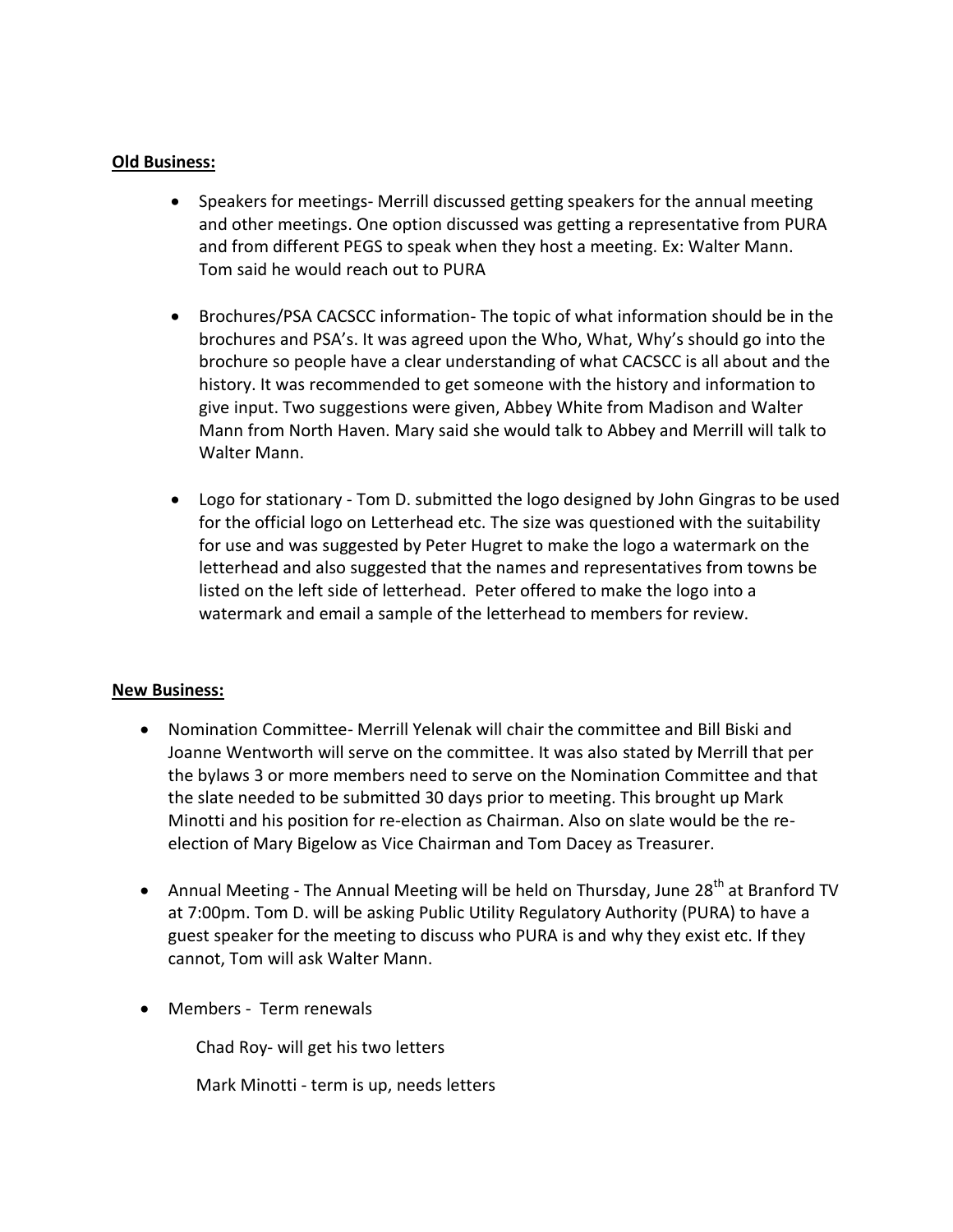Bill Biski - term is up in June

Joe Tenczar – re-appointment

Mary Bigelow- re-appointment

Tom Dacey – re-appointment and has his letters. Up for re-appointment, June 30, 2014.

Joanne Wentworth - re-appointment

Laura Parisi- Newly appointment and up for re-appointment on June 30, 2014

Merrill Yelenak – term is up in June

*Peter Hugret – term is up in June. Peter will also be retiring in July and no longer be the Town's representative.*

#### **Other Business:**

- Vacancies on Towns of Madison and Guilford Mary stated that both Madison and Guilford have no representation on the council at this time. There are other vacancies as well. It was also clarified that members of PEG boards can be a member of the council without a conflict of interest. Tom D. said he would reach out to Scott Hanley from the Wallingford Government Channel.
- Tom D. brought up a question as to how many signers can be on the account and if it was possible to add Mary B. as another signer on account in Mark's absence. Mary stated she cannot be a signer do to conflict of interest.
- Merrill then brought up an article written in the Northeast Courier by Jennifer Evans, CT Representative, regarding a March  $14<sup>th</sup>$  "Meet and Greet" at Wallingford Pubic Access Association (WPAA) tied in with the Video Educators of America Conference at nearby Quinnipiac University. The concern was that the Council was not invited to or notified of the Meet and Greet. Tom D. the Wallingford Advisor was not contacted or invited. He found out from another source one to two days before. The concern was the lack of communication and why the council did not receive and invitation to attend.

#### **Town Reports:**

• North Haven – Walter Mann was not present but submitted his report and was read by Merrill and a copy of his reported submitted to recording secretary to be attached to minutes.

Walter gave a little rundown of what is happening NHTV

o NHTV will be televising the Memorial Day parade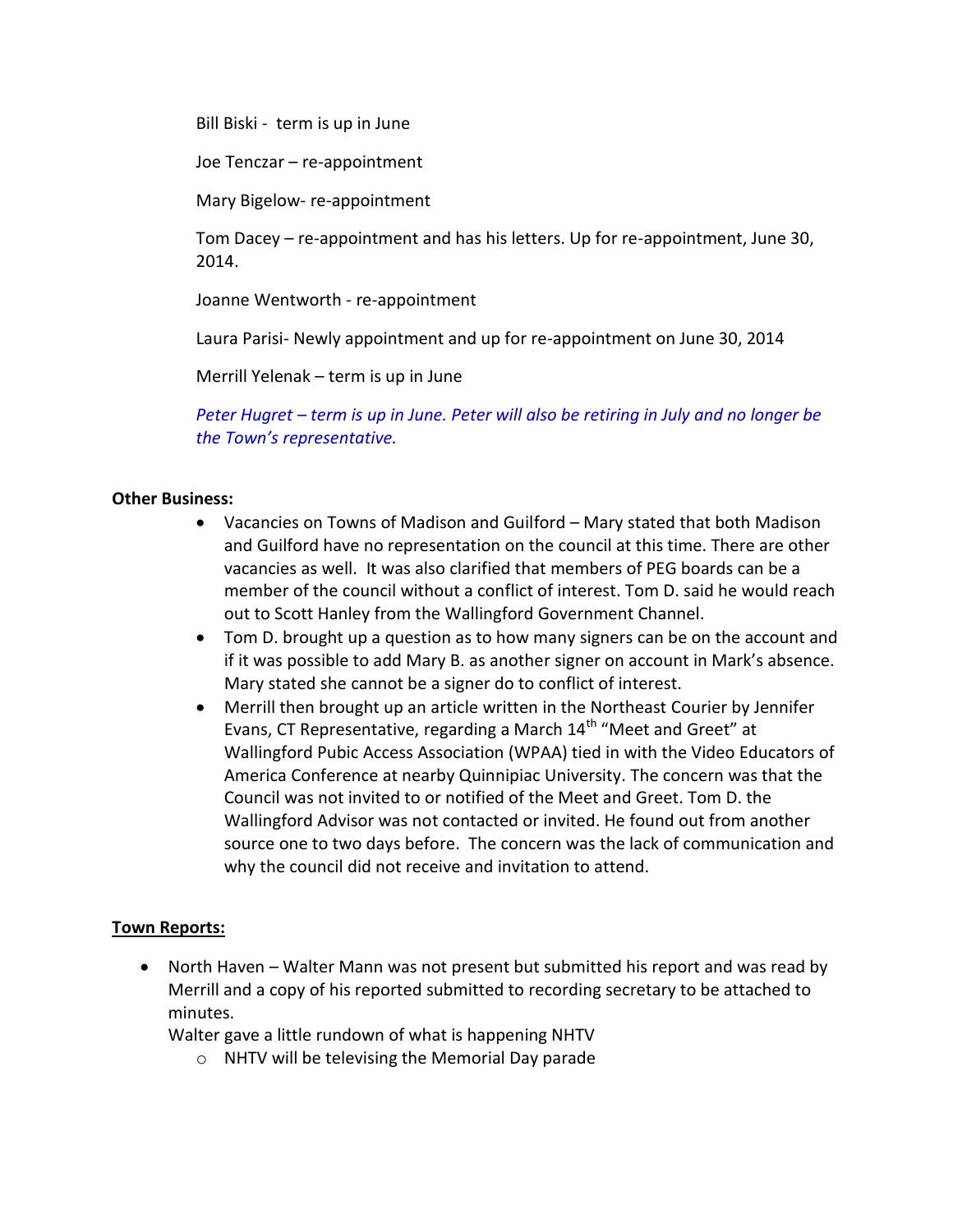- o NHTV's internship program is going well with students involved from North Haven H.S., Amity H.S., Southern CT State University, Quinnipiac University, Roger Williams University, and Fairleigh Dickinson University.
- o NHTV will once again run "The Chowder Booth Pavilion" at the North Have Fair as a fundraiser to benefit the station.
- o NHTV partnered with Students Against Destructive Sessions (SADD) and the Town of North Haven Substance Abuse Action Council (SAAC) to produce a Public Service Announcement (PSA) that will air soon at the beginning of all movies shown at the Rave Cinemas 12 Plex on Universal Drive in North Haven.
- o NHTV will once again tape the North Haven High School Graduation Ceremony on June 21, 2012
- Branford Community TV (BCTV) Peter Hugert
	- o Mentioned they have interns as well
	- o And will also be doing the booth at their festival
	- o Government Channel by early July will have Simulcast *Fiber will be installed to the Town building BCTV is located in during early July. The will allow BCTV to connect via fiber to the Canoe Brook Center and Fire HQ for Simulcasting.*
- Wallingford Public Access Association (WPAA) Tom Dacey gave updates
	- o Held their annual board meeting but has not received any updates in new or reelected members
	- $\circ$  There are two new shows, The Scenario on Friday and Tyman on Tap, on Thursdays
- East Haven TV (ETV) Bill Biski, did not have any reports, but stated the building is for sale
- o North Branford TV (Totoket TV) Mary Bigelow gave brief updates regarding:
- o Contract with AT & T and the discussion and decision being made as to whether the o PEG would be moving the Studio into the School.

# **Public Comments:** None

**Adjournment:** Tom Dacey made a motion to adjourn the meeting, it was seconded by Peter Hugert and all was in favor.

*Attachments submitted: Treasurer Report, town report from North Haven, and article from Northeast Courier.*